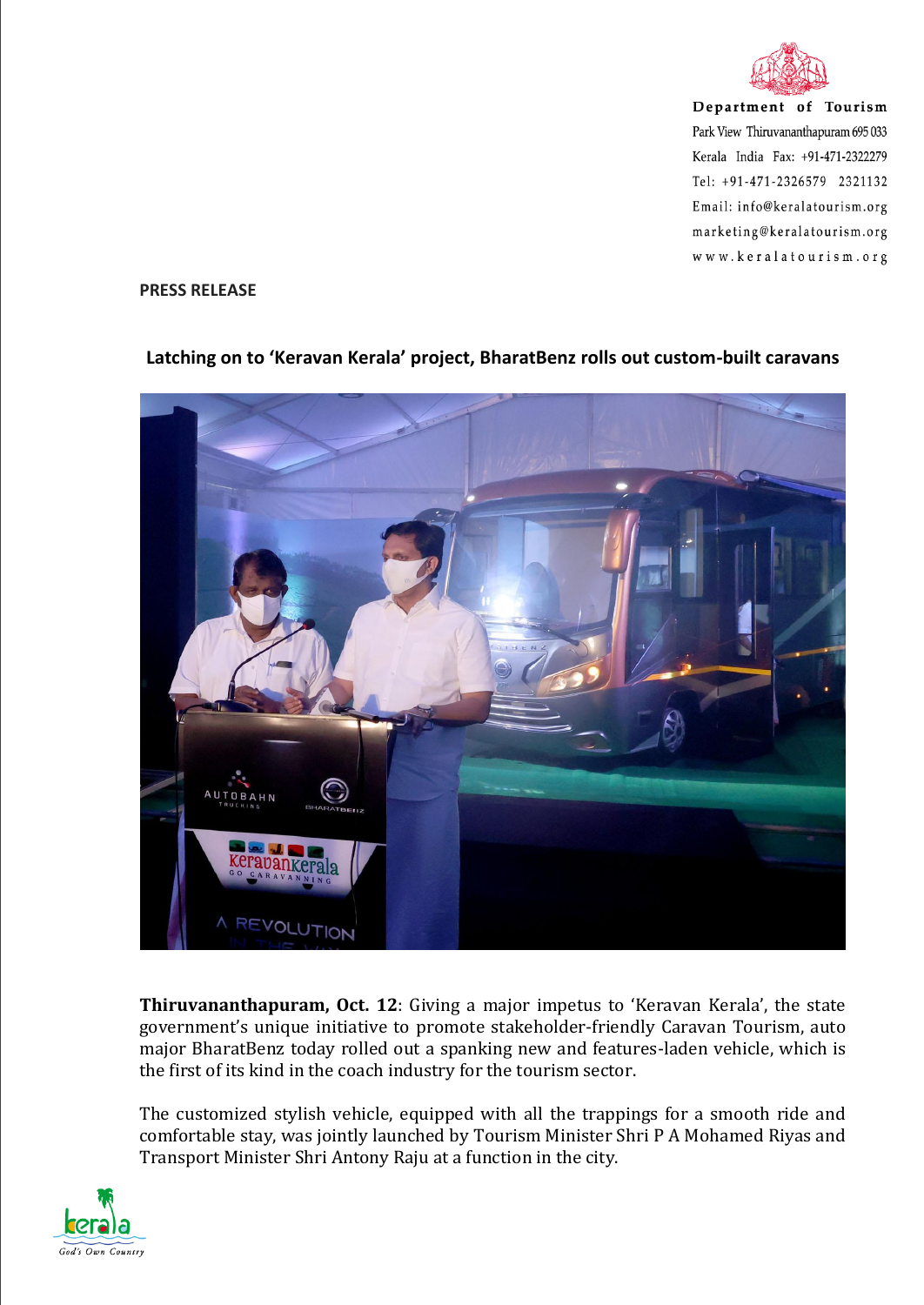

Department of Tourism Park View Thiruvananthapuram 695 033 Kerala India Fax: +91-471-2322279 Tel: +91-471-2326579 2321132 Email: info@keralatourism.org marketing@keralatourism.org www.keralatourism.org

Speaking on the occasion, Shri Riyas said "Caravan Tourism is going to provide the much-needed energy to the relentless efforts of Kerala Tourism to explore the unexplored destinations. This initiative will set a new trend in experiential tourism in the state."

Besides generating plenty of job opportunities, caravan parks would also become cultural hubs for clusters of panchayats where local communities could showcase their heritage and products, Shri Riyas said.

"When the idea was first mooted, the Transport Department responded to it positively. A workshop jointly conducted by Department of Tourism and the Motor Vehicle Department for officials recently deliberated and came to broad agreements on key issues like tax reduction and the procedures for inspection of caravans, Shri Riyas added.

Noting that this is a mega project between Tourism and Transport departments, Shri Antony Raju said registered caravans will be given a special logo so that they will have hassle-free passage through green channel by avoiding unnecessary on-road checks.

"The launch of caravan tourism has opened a new chapter in Kerala's tourism industry after the state made it big with houseboats three decades back. The Transport Department extends its full support to Kerala Tourism for the success of this initiative," the Minister added.

Tourism Director Shri V R Krishna Teja and Transport Commissioner Shri M R Ajith Kumar attended the function.

The BharatBenz Caravan, unleashed from Diamler Buses' global arsenal, is backed by its globally proven technology and unmatched reliability. The powerful engine of 170 BHP (brake horse power) ensures a cozy and bump-free ride for the travellers and also offers best-in-class suspension, anti-roll bars, anti-lock braking system (ABS), and tubeless tyres for immaculate safety.

The vehicle is fully compliant with the latest emission standards and built-in comforts like air-conditioned lounge area with comfortable seats, infotainment system, fully equipped kitchen with all essential appliances, washroom with shower, and a spacious bedroom with a double bunk bed. Also included is an option for outdoor seating with an awning.

Rising to the preferences of tourists in the post-pandemic world, Kerala last month announced its comprehensive, stakeholder-friendly Caravan Tourism Policy, promising a safe, customized and closest-to-nature travel experience to the visitors.